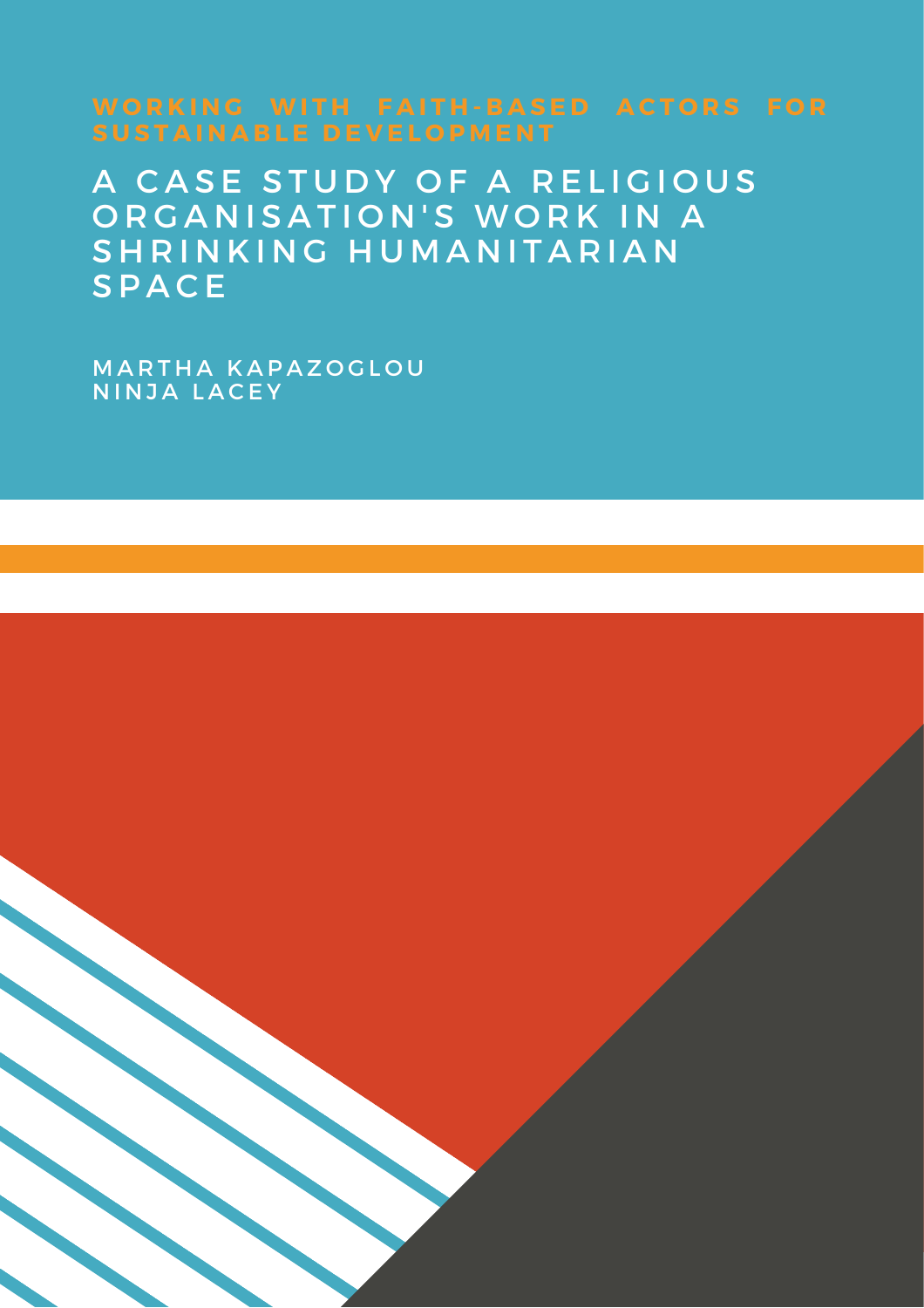# **I N T R O D U C T I O N**

# **WO R K IN G WI T H R E L I G IO U S A C T O R S : A R E S E A R C H P R O J E C T**

**This document represents an unpublished case study. More information on why we cannot share the full case study can be found on page 3.**

This case study was conducted as part of the research project, 'Working with religious actors for sustainable development', executed by The Broker and commissioned by Prisma and four of its members: Dorcas, Tearfund, Woord en Daad and World Vision. The project seeks to fill existing knowledge gaps about the role of religion and of faith-based actors – particularly among 'western' secular development actors – in sustainable development efforts. The first phase of this project was finalised with an [interactive](https://www.thebrokeronline.eu/in-conversation-working-with-faith-based-actors-for-development/) workshop and resulted in a [synthesis](https://www.thebrokeronline.eu/working-with-religious-actors-a-synthesis-report/) report.

The second phase of the research consists of three case studies of faith-based development programmes, aiming to add more colour, depth and nuance to the findings of the synthesis report. By interviewing actors involved in programme inception and implementation, we highlight the role of faith in those actors' experiences on the ground.

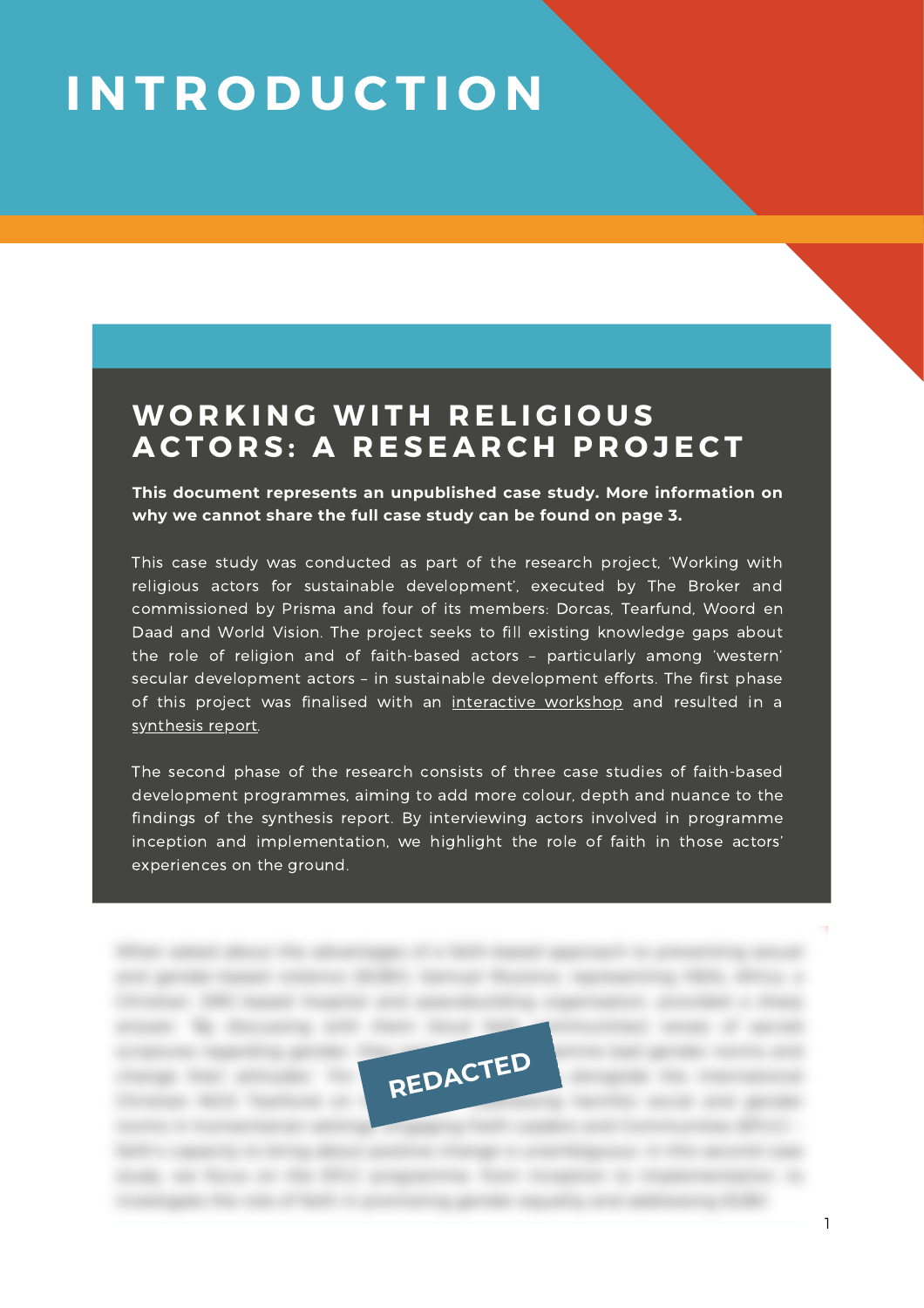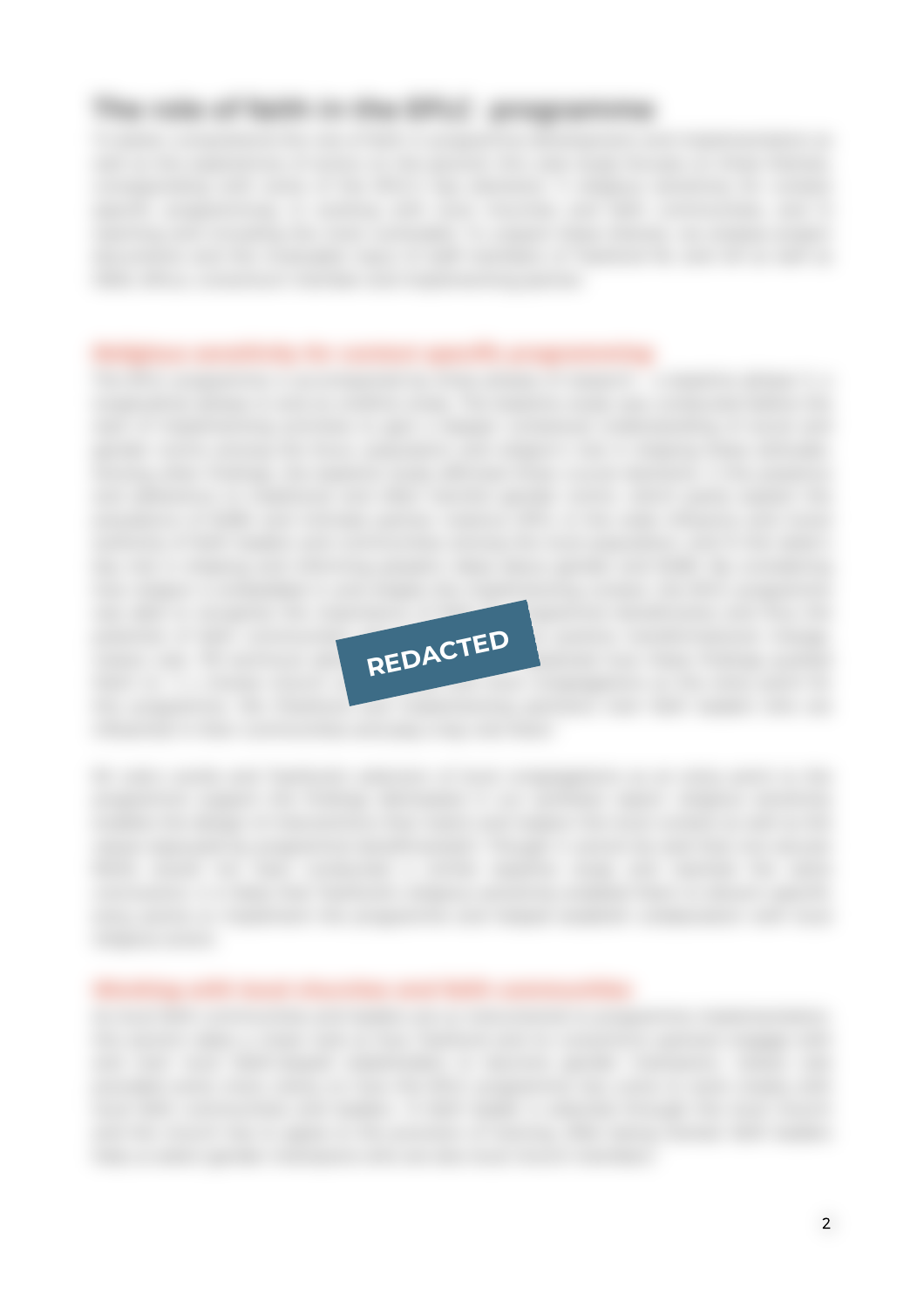# **NOTE FROM THE AUTHORS**

During the development of this case study, the lead organisation of the programme we were studying came under scrutiny of country authorities. Our key informants explained that the pressure put on their organisation is because of their religious identity. To ensure we do not risk jeopardising the continuation of the organisation's work and to protect the aid workers involved, we have decided not to publish.

This situation confronts us, as authors, with our own lack of knowledge of how development organisations' faith identities can clash with local authorities and religious majorities. Our [synthesis](https://www.thebrokeronline.eu/working-with-religious-actors-a-synthesis-report/) report is primarily focused on the prejudice FBOs can face when working with secular actors and vice versa. It does not cover how religious majorities, especially when in a position of authority, can hinder or even forbid faith-based organisations from helping people in need simply because of their faith. Any organisation, faith-based or other, working to assist those in need must be able to continue their work without obstruction. Religious identity alone is not a reason to deny humanitarian access. The organisation in question, as we found when conducting this case study, upholds the highest humanitarian standards. We hope very much that their work will continue.

Despite our decision not to publish the case study, we can share our key takeaways in relation to the role of faith in sustainable development efforts:

#### **Key take-aways**

- This case study **severely challenges the assumption that programmes led by FBOs always contain proselytising elements** [1]. Secular organisations partnering with the FBO in charge of this programme stress that the leading organisation's own faith does not influence programme activities. On the contrary, the lead organisation is very cautious about sharing its faith identity so as to gain and retain humanitarian access to the target area.
- In addition to other experiences shared by our informants, the fact that publishing this case study could jeopardise the work and safety of the organisation confirms our earlier finding that **FBOs can face disabling prejudice in their working environment from various sides** [2]. In this case, national and local authorities are suspicious that the FBO will only provide aid to people of similar faith and exclude the religious majority to which authorities belong.
- The studied programme, in which collaboration with religious leaders from all faiths is central, seeks to promote social cohesion between people from all backgrounds in a volatile area marked by longstanding conflict. From this programme it is evident **that a deep understanding of the role of faith in conflict is essential to peace building** and hence, the religious sensitivity of the investigated FBO is an indispensable asset.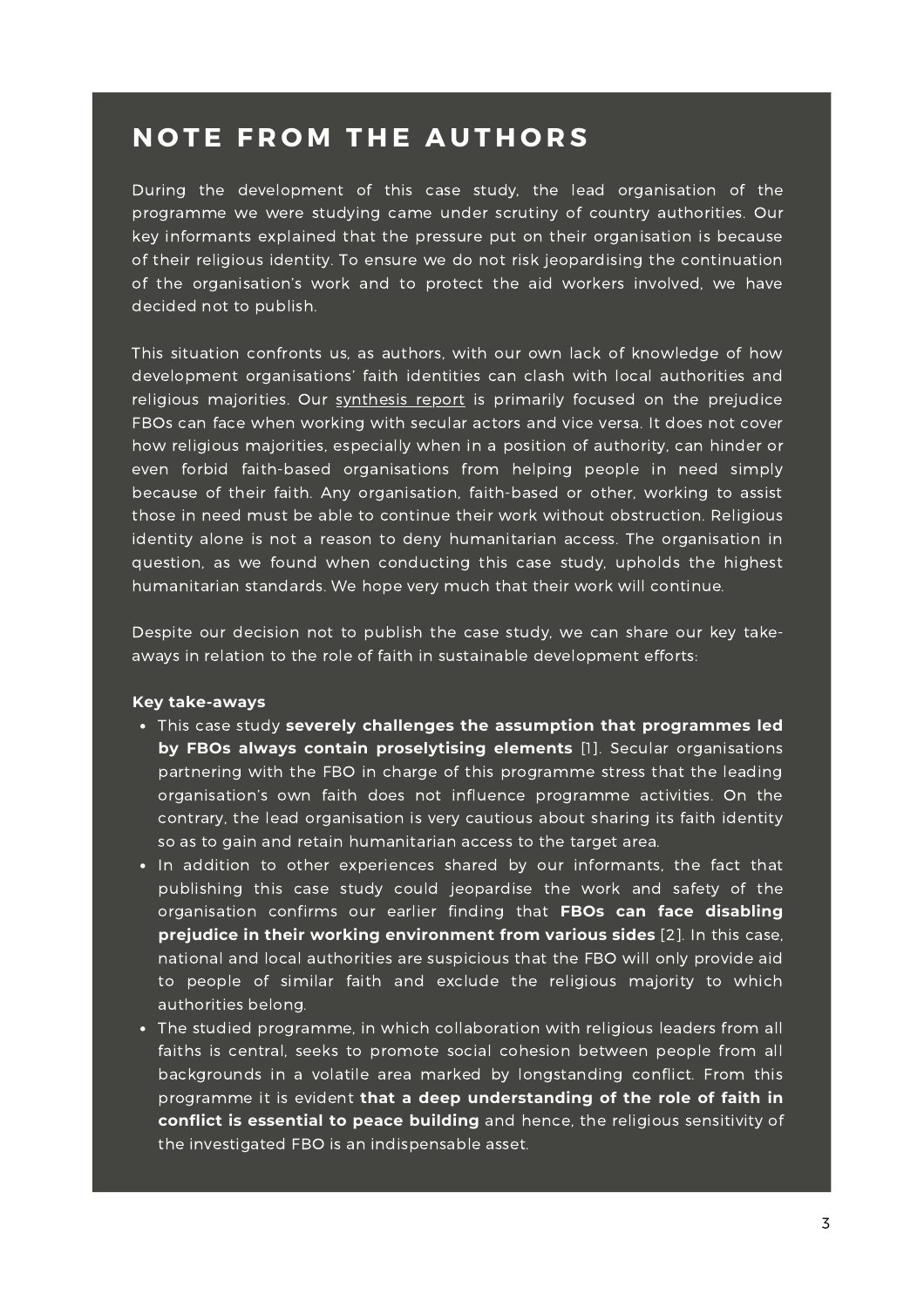## *References*

[1]Yannicke Goris and Martha Kapazoglou, "A Synthesis Report: Working with Faith-Based Actors for Sustainable Development" (The Broker, December 2021), 18

[2]Yannicke Goris and Martha Kapazoglou, "A Synthesis Report: Working with Faith-Based Actors for Sustainable Development" (The Broker, December 2021), 11

4